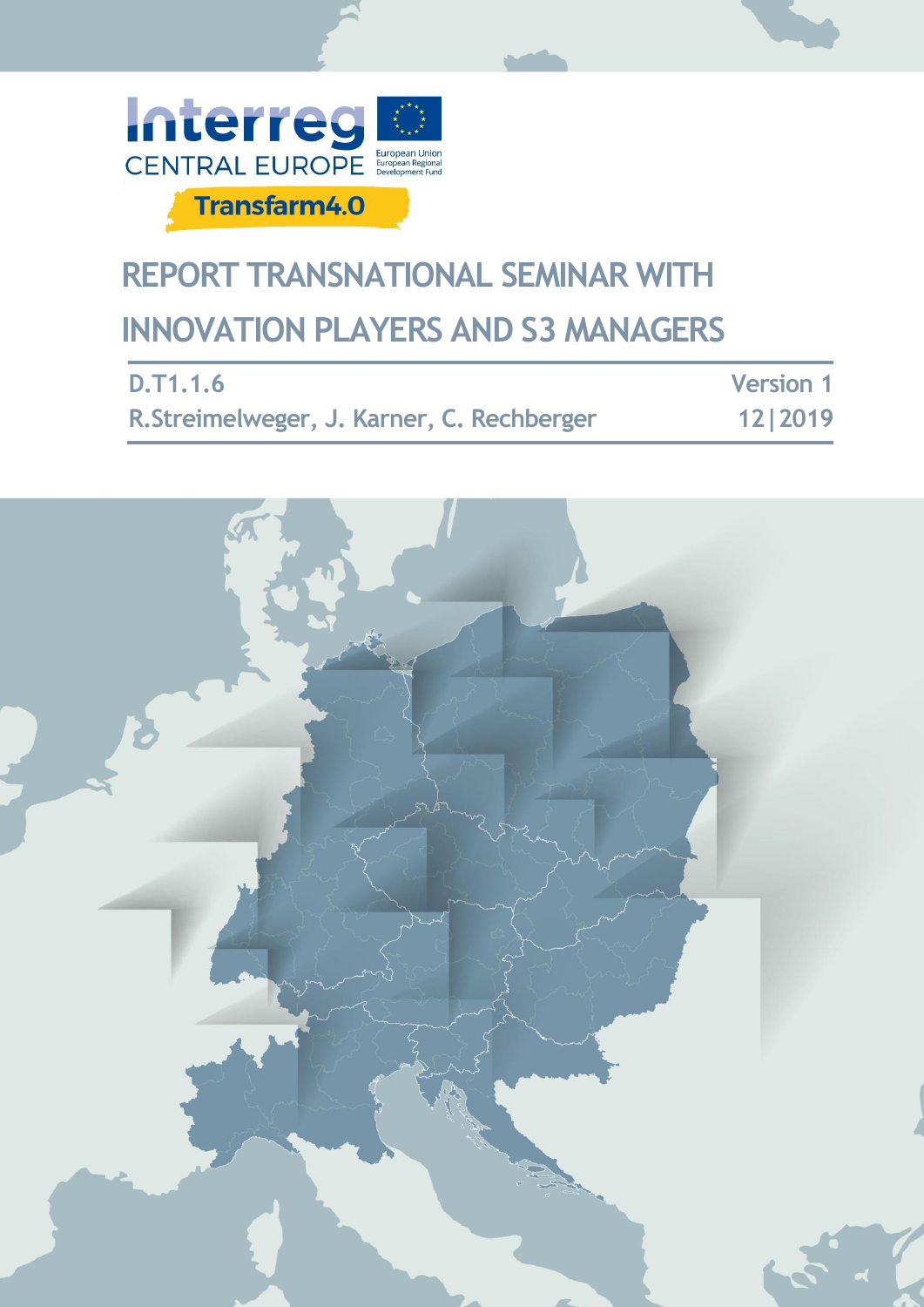



#### **Content**

| 3.2. Ecoplus/S3-Manager from lower Austria (Simone Hagenauer, Klaus Nagelhofer)3 |
|----------------------------------------------------------------------------------|
|                                                                                  |
|                                                                                  |
|                                                                                  |
| 3.6. Round Table: Conclusio of the Transnational Seminar (Afternoon session) 6   |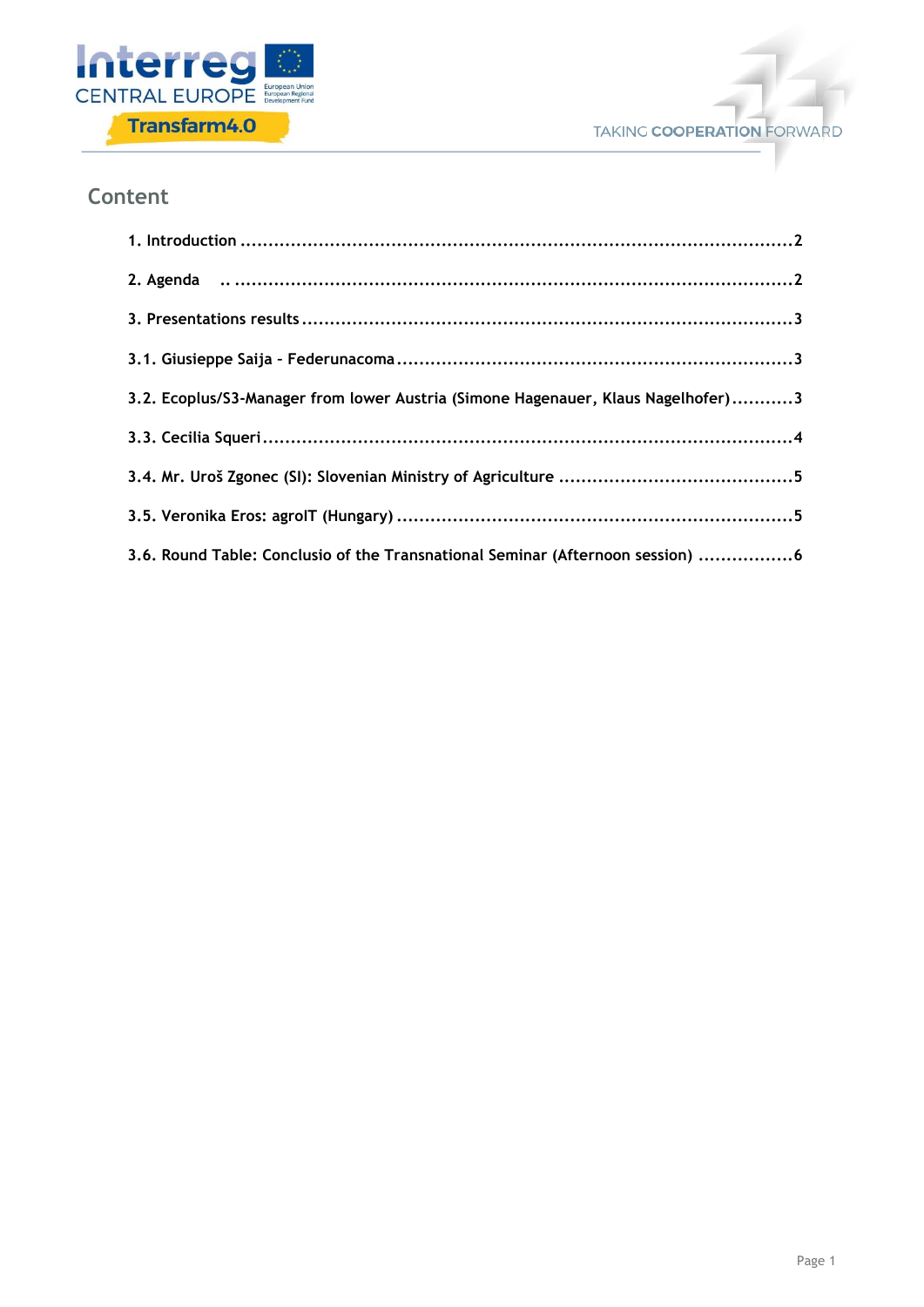



### <span id="page-2-0"></span>**1. Introduction**

HBLFA FJ-BLT and Josephinum Research (PP3) have organized on December 4<sup>th</sup> 2019 a transnational seminar with innovation players to run industrial players, farmers associations & policy-makers (S3 managers) through the industrial application for future agriculture. It took place at the Linz Center of Mechatronics (LCM) in Linz. The half-day seminar (Afternoon session) on precision farming made it possible to meet farmers, industrial players, agriculture NGOs, policy-makers, innovation performers, high-profile experts and S3 managers.

The Participation in the event was free, and an online-registration was requested.

## <span id="page-2-1"></span>**2. Agenda**

- 5) 13:15-15:15 Transnational seminar with innovation players and S3 managers to set PF scenarios (D.T1.1.6) (Host FEDERUNACOMA - Giuseppe Saija)
- 6) 13:15-13:45 Round Table and Brainstorming on:
	- 1. What TRANSFARM can do for them
- 7) 13:45-15:15 Round Table and Brainstorming on (each S3 manager/innovation player has max. 5-10 min, 2-3 slides with main points):
	- o Klaus Nagelhofer/Simone Hagenauer: ecoplus. The Business Agency of Lower Austria, S3 manager
	- o Cecilia Squeri: Catholic University of the Sacred Heart
	- $\circ$  Mr. Uroš Zgonec (SI): Slovenian Ministry of Agriculture
		- 2. What was done to support industrial application in the precision farming in the programming period 2014-2020 (we are interested not only in the results/impacts but also in what went wrong)
		- 3. What are the perspectives for the programming period 2021-2027 (by March 2020 all regional and national authority should send to the European commission the first draft of the EU regional operational programme, so it would be nice to hear what they are doing and what are likely the investment priorities).
		- 4. Learn from the S3 managers and industries what are their suggestions for our project and what is the best way to establish a permanent consultation with them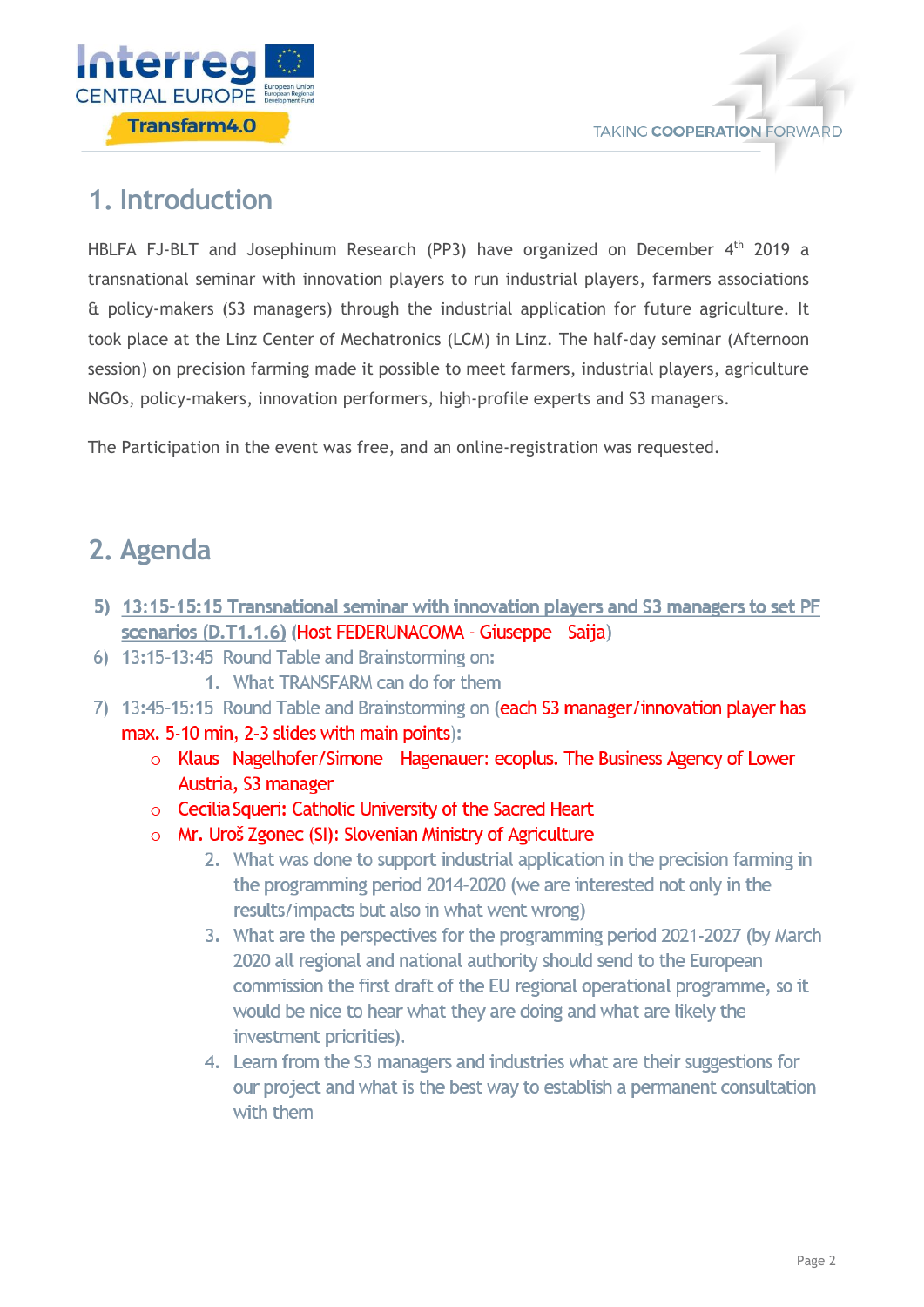



### <span id="page-3-0"></span>**3. Presentations results**

- <span id="page-3-1"></span>**3.1. Giusieppe Saija – Federunacoma**
	- **• Overview - Change in coming years**
	- **• Issue sort of consolidation**

<span id="page-3-2"></span>**3.2. Ecoplus/S3-Manager from lower Austria (Simone Hagenauer, Klaus Nagelhofer)**

- **• Basis was economic strategy in lower Austria**
- **• Useful would be to specify on sectors (e.g. PF)**
- **• ERDF money is spent on focus areas: more flexible**
- **• 4 Clusters**
- **• 4 technopols**
- **• focus on Technopol Wieselburg**
	- **EXECT** Support service and companies on topics such as PF and Smart Farming
	- **Triangle: R&D, economy and education**
- **• New S3 strategy**
	- **Topics about general topic**
	- **Four core strategies: PF fits in three of this**
	- Implementation to foster the cooperation and the competences in the region and to others (USP of each Area)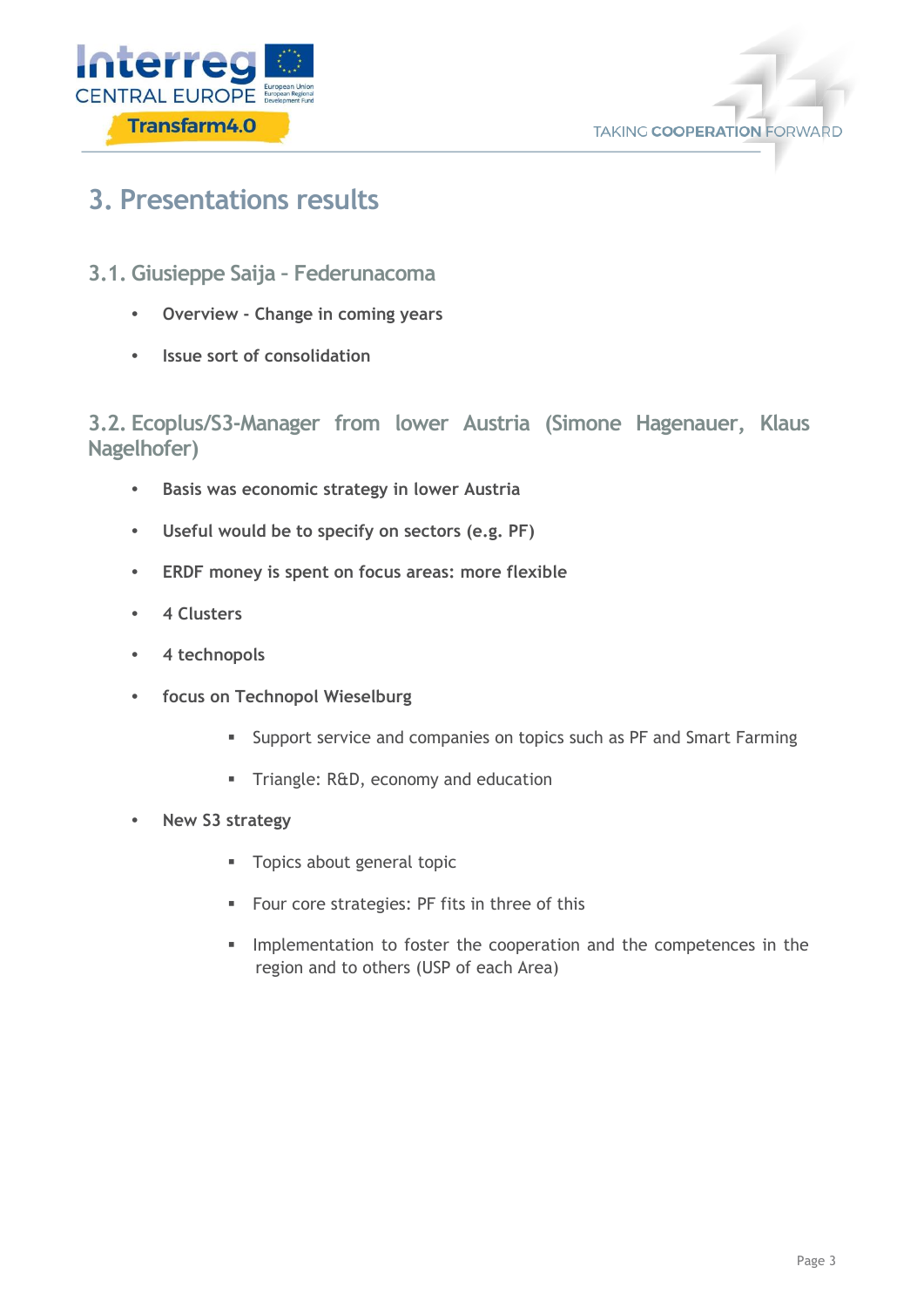



#### <span id="page-4-0"></span>**3.3. Cecilia Squeri**

- **Emilia Romagna**
- **7 clusters devided**
- **Clust-er Agrifood 3 main key points in value chain (SOS farm, Food QST and SPES)**
- **Some logos of projects in the slide PF Agrifood**
	- **To create new networks**
	- Consider everything starts from producer!
	- To follow the dissemination process, it needs the:

**(+)**

o Cooperation between partner, etc.

**(-)**

- o **Improvable results dissemination (farmers didn´t know about results in research)**
- o **Poor responsiveness of producers**
- o **Guidelines not yet defined**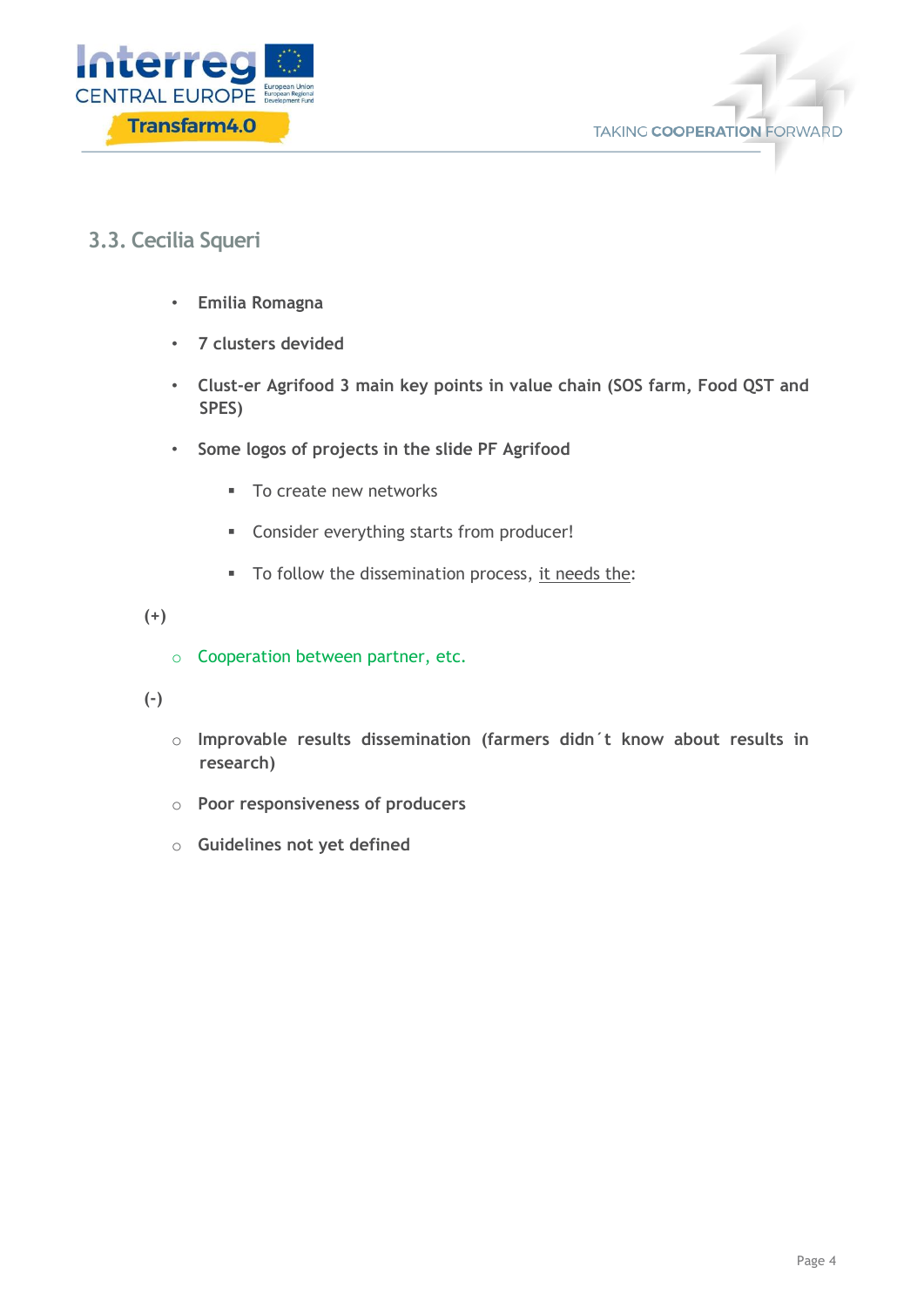



- <span id="page-5-0"></span>**3.4. Mr. Uroš Zgonec (SI): Slovenian Ministry of Agriculture**
	- **Problem must be on the farm**
	- **M16: for the climate change**
	- **New Program:**
		- o **Potential of digitization**
		- o **Increase productivity of farmers (is low in Slovenia)**
		- o **Basic Steps:**
			- **Create conditions**
			- **6. making some evidence**
- <span id="page-5-1"></span>**3.5. Veronika Eros: agroIT (Hungary)**
	- **Cluster manager agroIT PP7 in TF 4.0**
	- **beside consultant at the ministry of agriculture (advices, output of TF 4.0)**
	- **Nutshell info's from Hungary:**
		- o **Smart spec. strategy**
		- o **Don't have regional scope recently**
		- o **On national level and county level -> problem for survey**
		- o **PF S3 strategy belong to agricultural ministry**
		- o **Rural development plan/strategy**
		- o **Want to focus on regions and sectors which can be linked to regions**
	- **Hungary digital welfare program:**
		- o **Agricultural strategy included**
		- o **Recently adopted by the ministry**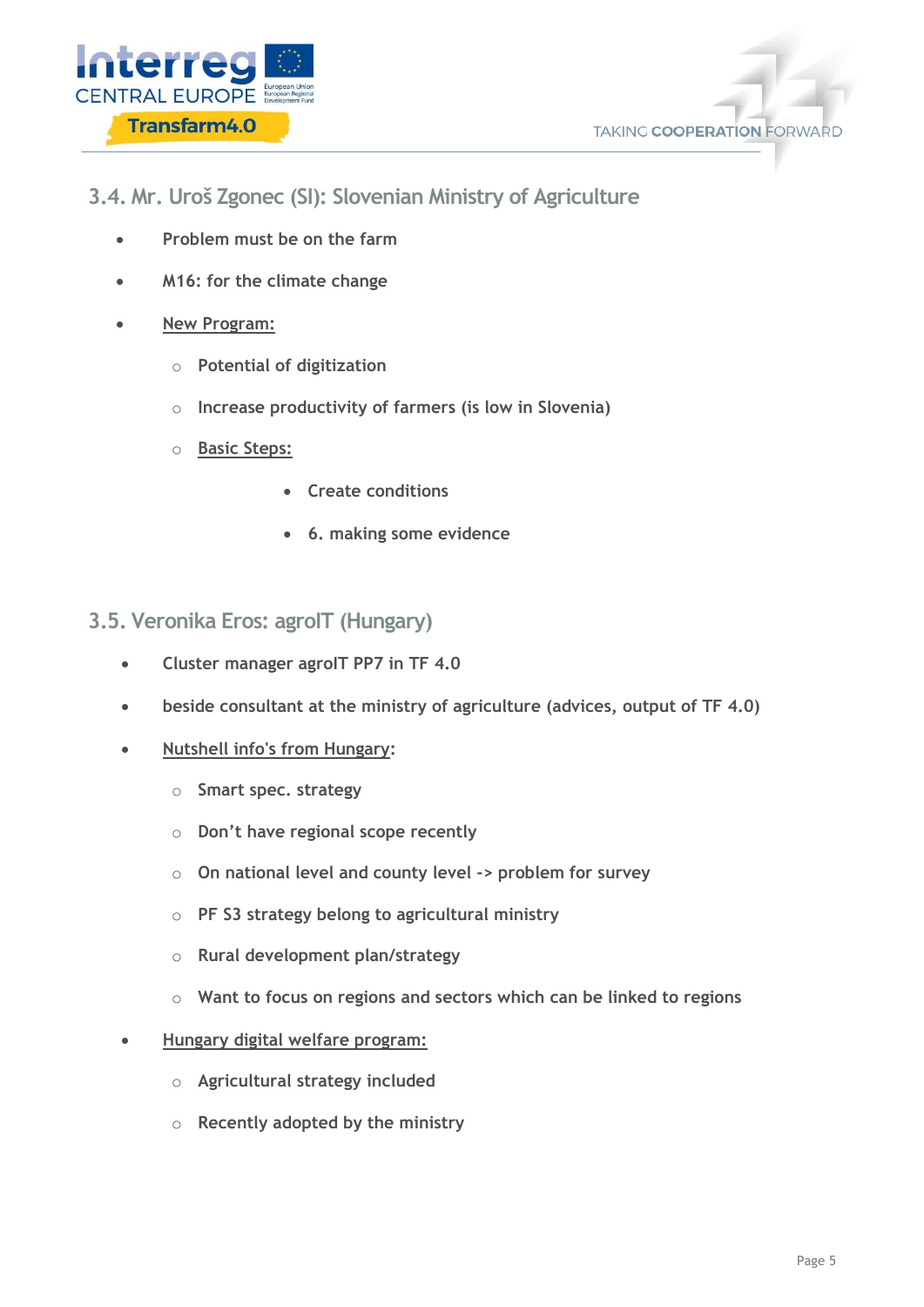



<span id="page-6-0"></span>**3.6. Round Table: Conclusio of the Transnational Seminar (Afternoon session)**

**3.6.1. Potential for improvement**

- **Divide Farmers Innovation**
- **Acceptance co design: farmers aren´t involved really**
- **Paper work is aggravating**
- **Proximity: How local schemes should be, points to handle:** 
	- o **rural population, demographic change, environmental change from one region to an other**
- **Results:**
	- o **There is not only one way**
	- o **Need economic and environmental -> both sides have to be considered**
	- o **Actors need a role -> role of the S3 manager**
	- o **Progress on reducing bureaucracy through digitization**

#### **3.6.2. Learnings**

- **Do we need standards EU/worldwide:**
	- o **To reach reducing complexity it is necessary to create standards**
	- o **Define standards for automatically data exchange**
	- o **Main problem in Italy is the bureaucracy**
- **Show best practice examples:**
	- o **e.g. Austria: Innovation Farm 2020 (https://www.innovationfarm.at/)**
	- o **e.g. House of digitization from lower Austria (www.virtuelleshaus.at)**
- **Change education system: open data only make sense, if all the people understand this data**
- **"Open days" to show results of research: not only big events (EIMA, Agritechnica, etc.)**